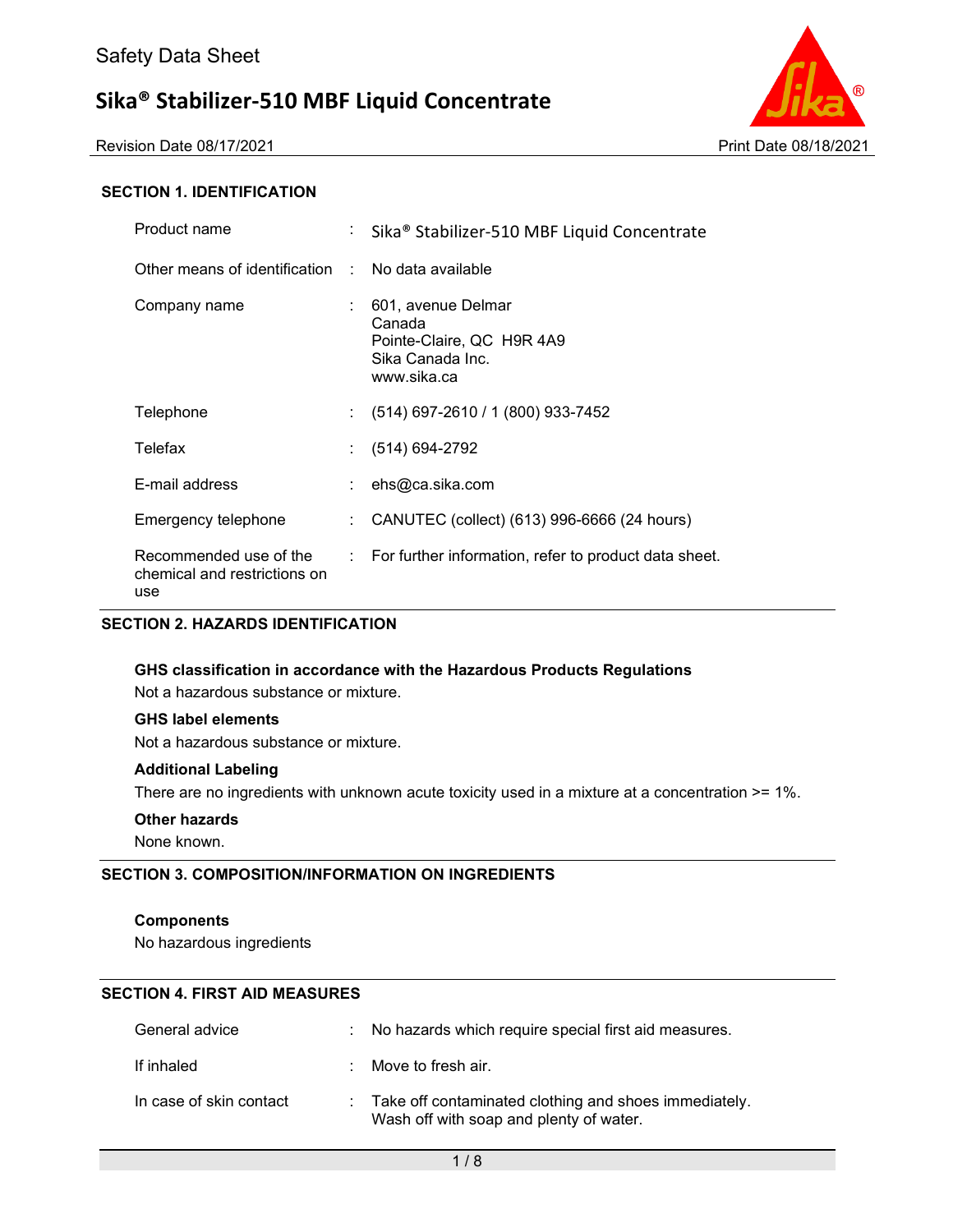

| In case of eye contact                                                                  | ÷ | Flush eyes with water as a precaution.<br>Remove contact lenses.<br>Keep eye wide open while rinsing.                                                                                                                |
|-----------------------------------------------------------------------------------------|---|----------------------------------------------------------------------------------------------------------------------------------------------------------------------------------------------------------------------|
| If swallowed                                                                            |   | Clean mouth with water and drink afterwards plenty of water.<br>Do not induce vomiting without medical advice.<br>Do not give milk or alcoholic beverages.<br>Never give anything by mouth to an unconscious person. |
| Most important symptoms<br>and effects, both acute and<br>delayed<br>Notes to physician | ÷ | No known significant effects or hazards.<br>No information available.<br>Treat symptomatically.                                                                                                                      |
|                                                                                         |   |                                                                                                                                                                                                                      |

# **SECTION 5. FIRE-FIGHTING MEASURES**

| Suitable extinguishing media | $\sim$ 100 $\sim$ | Use extinguishing measures that are appropriate to local cir-<br>cumstances and the surrounding environment.                                                                                                                  |
|------------------------------|-------------------|-------------------------------------------------------------------------------------------------------------------------------------------------------------------------------------------------------------------------------|
| Further information          |                   | Collect contaminated fire extinguishing water separately. This<br>must not be discharged into drains.<br>Fire residues and contaminated fire extinguishing water must<br>be disposed of in accordance with local regulations. |
| for fire-fighters            |                   | Special protective equipment : In the event of fire, wear self-contained breathing apparatus.                                                                                                                                 |

#### **SECTION 6. ACCIDENTAL RELEASE MEASURES**

| Environmental precautions                                | : Local authorities should be advised if significant spillages<br>cannot be contained.                       |
|----------------------------------------------------------|--------------------------------------------------------------------------------------------------------------|
| Methods and materials for<br>containment and cleaning up | : Wipe up with absorbent material (e.g. cloth, fleece).<br>Keep in suitable, closed containers for disposal. |

# **SECTION 7. HANDLING AND STORAGE**

| fire and explosion          | Advice on protection against : Normal measures for preventive fire protection.                                                                                      |
|-----------------------------|---------------------------------------------------------------------------------------------------------------------------------------------------------------------|
| Advice on safe handling     | $\therefore$ For personal protection see section 8.<br>No special handling advice required.<br>Follow standard hygiene measures when handling chemical<br>products. |
| Conditions for safe storage | Keep container tightly closed in a dry and well-ventilated<br>place.<br>Store in accordance with local regulations.                                                 |
| Materials to avoid          | No special restrictions on storage with other products.                                                                                                             |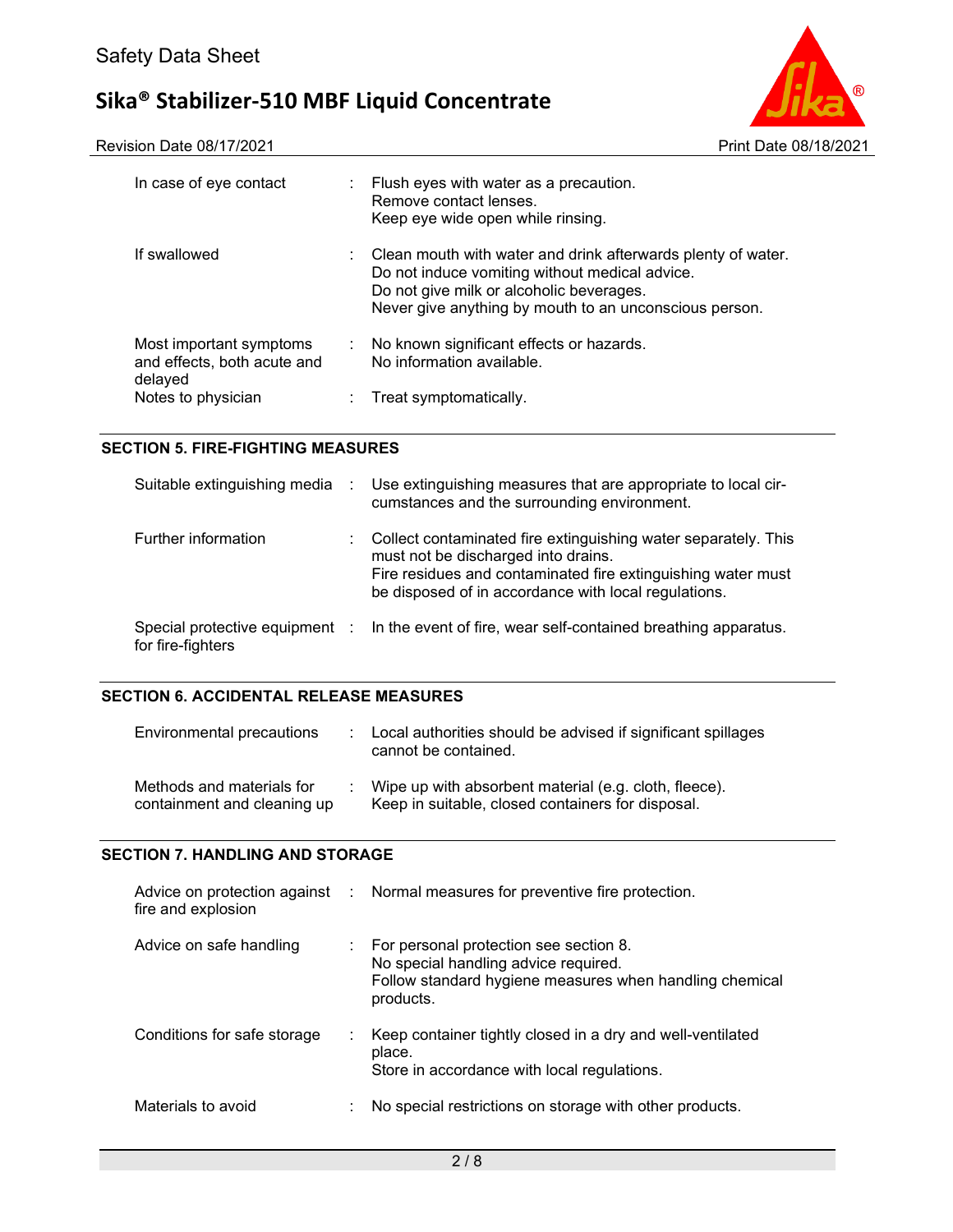Revision Date 08/17/2021 Print Date 08/18/2021



# **SECTION 8. EXPOSURE CONTROLS/PERSONAL PROTECTION**

# **Ingredients with workplace control parameters**

Contains no substances with occupational exposure limit values.

| <b>Engineering measures</b>   | Use of adequate ventilation should be sufficient to control<br>worker exposure to airborne contaminants. If the use of this<br>product generates dust, fumes, gas, vapor or mist, use pro-<br>cess enclosures, local exhaust ventilation or other engineer-<br>ing controls to keep worker exposure below any recommend-<br>ed or statutory limits. |
|-------------------------------|-----------------------------------------------------------------------------------------------------------------------------------------------------------------------------------------------------------------------------------------------------------------------------------------------------------------------------------------------------|
| Personal protective equipment |                                                                                                                                                                                                                                                                                                                                                     |
| Respiratory protection        | Use a properly fitted NIOSH approved air-purifying or air-fed<br>respirator complying with an approved standard if a risk as-<br>sessment indicates this is necessary.                                                                                                                                                                              |
|                               | The filter class for the respirator must be suitable for the max-<br>imum expected contaminant concentration<br>(gas/vapor/aerosol/particulates) that may arise when han-<br>dling the product. If this concentration is exceeded, self-<br>contained breathing apparatus must be used.                                                             |
| Hand protection               | Chemical-resistant, impervious gloves complying with an<br>approved standard should be worn at all times when handling<br>chemical products if a risk assessment indicates this is nec-<br>essary.                                                                                                                                                  |
| Eye protection<br>t.          | Safety eyewear complying with an approved standard should<br>be used when a risk assessment indicates this is necessary.                                                                                                                                                                                                                            |
| Skin and body protection      | Choose body protection in relation to its type, to the concen-<br>tration and amount of dangerous substances, and to the spe-<br>cific work-place.                                                                                                                                                                                                  |
| Hygiene measures              | Wash hands before breaks and immediately after handling<br>the product.<br>Remove contaminated clothing and protective equipment<br>before entering eating areas.                                                                                                                                                                                   |

#### **SECTION 9. PHYSICAL AND CHEMICAL PROPERTIES**

| Appearance                                         | ÷  | liquid            |
|----------------------------------------------------|----|-------------------|
| Color                                              |    | dark brown        |
| Odor                                               | ٠. | No data available |
| Odor Threshold                                     | ÷  | No data available |
| рH                                                 |    | : 8               |
| Melting point/range / Freezing : No data available |    |                   |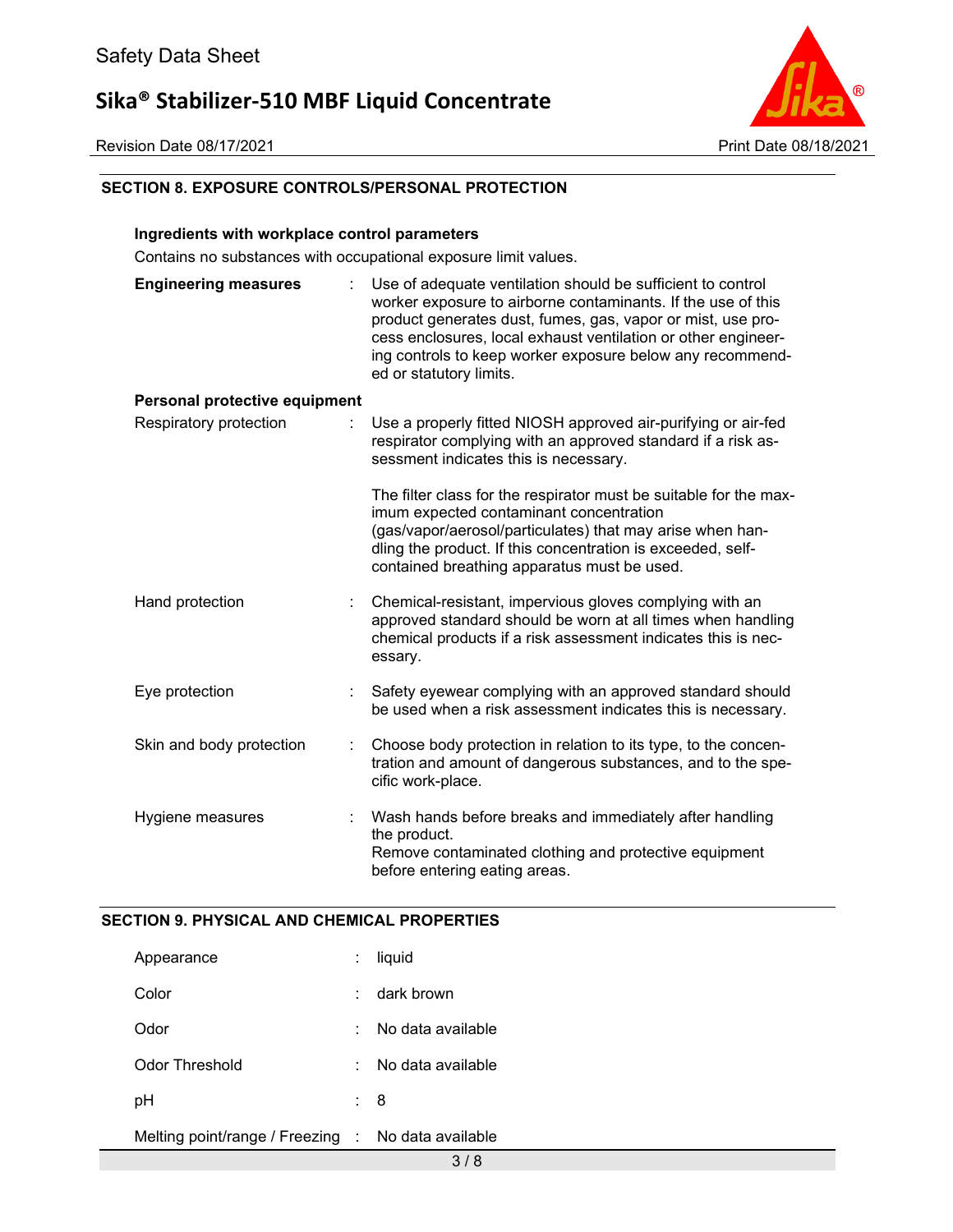Revision Date 08/17/2021 Print Date 08/18/2021



| point<br>Boiling point/boiling range                | ÷                         | No data available                         |
|-----------------------------------------------------|---------------------------|-------------------------------------------|
| Flash point                                         | Ì.                        | > 100 °C (212 °F)<br>(Method: closed cup) |
| Evaporation rate                                    | ÷                         | No data available                         |
| Flammability (solid, gas)                           | ÷                         | No data available                         |
| Upper explosion limit / Upper<br>flammability limit | $\mathbb{R}^{\mathbb{Z}}$ | No data available                         |
| Lower explosion limit / Lower<br>flammability limit | ÷                         | No data available                         |
| Vapor pressure                                      | $\ddot{\cdot}$            | 23 hpa                                    |
| Relative vapor density                              | t                         | No data available                         |
| Density                                             | t                         | $1.2$ g/ml                                |
| Solubility(ies)<br>Water solubility                 | Ì.                        | Not applicable                            |
| Solubility in other solvents                        | ÷                         | No data available                         |
| Partition coefficient: n-<br>octanol/water          | t.                        | No data available                         |
| Autoignition temperature                            | ÷.                        | No data available                         |
| Decomposition temperature                           |                           | No data available                         |
| Viscosity<br>Viscosity, dynamic                     | ÷                         | No data available                         |
| Viscosity, kinematic                                |                           | No data available                         |
| <b>Explosive properties</b>                         | Ì.                        | No data available                         |
| Oxidizing properties                                | t.                        | No data available                         |

# **SECTION 10. STABILITY AND REACTIVITY**

| Reactivity          |   | No dangerous reaction known under conditions of normal use.                   |
|---------------------|---|-------------------------------------------------------------------------------|
| Chemical stability  |   | : The product is chemically stable.                                           |
| tions               |   | Possibility of hazardous reac- : Stable under recommended storage conditions. |
| Conditions to avoid | ٠ | No data available                                                             |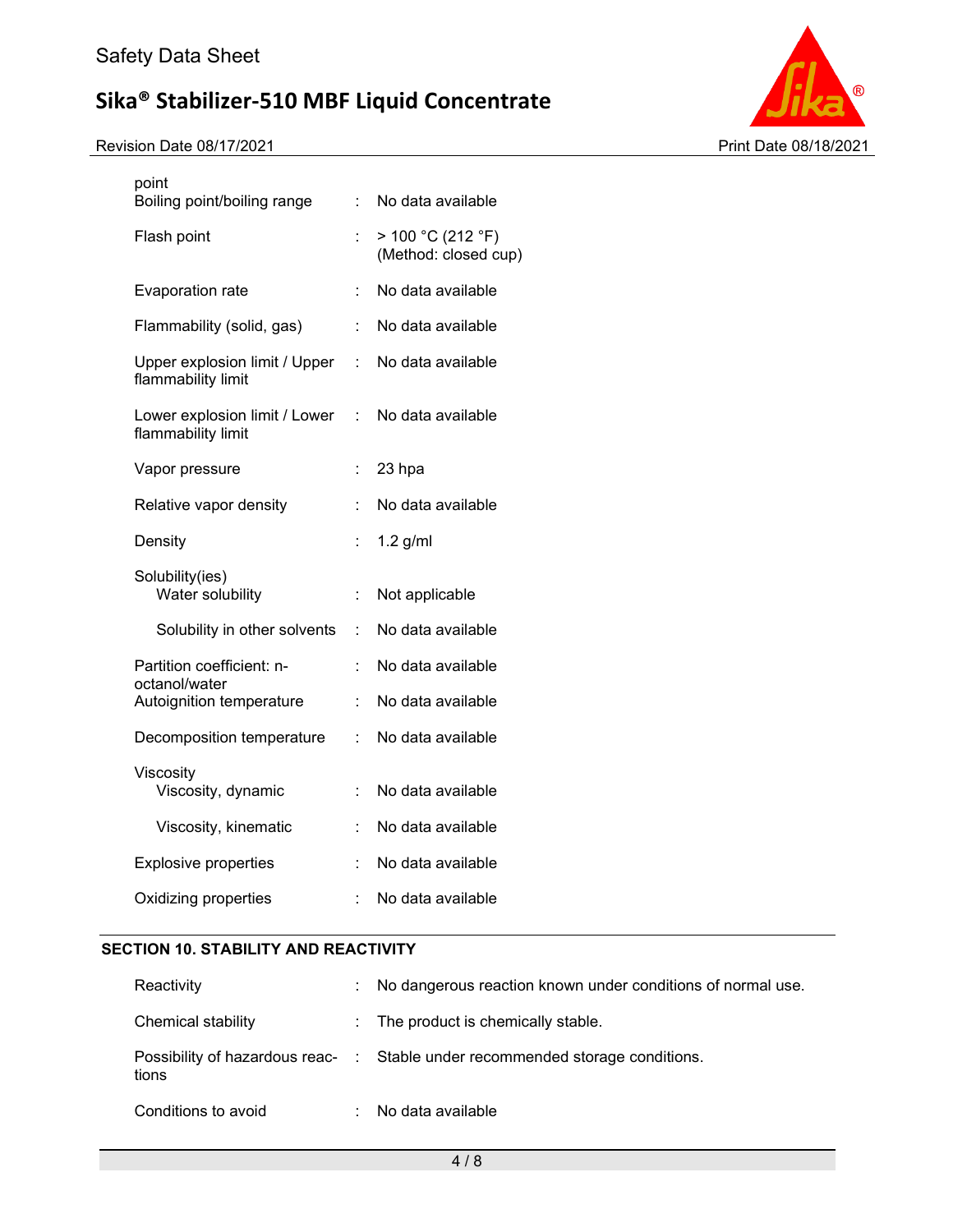Revision Date 08/17/2021 Print Date 08/18/2021



| Incompatible materials              | No data available                                   |
|-------------------------------------|-----------------------------------------------------|
| Hazardous decomposition<br>products | No decomposition if stored and applied as directed. |

# **SECTION 11. TOXICOLOGICAL INFORMATION**

Not classified based on available information.

#### **Skin corrosion/irritation**

Not classified based on available information.

#### **Serious eye damage/eye irritation**

Not classified based on available information.

### **Respiratory or skin sensitization**

#### **Skin sensitization**

Not classified based on available information.

### **Respiratory sensitization**

Not classified based on available information.

### **Germ cell mutagenicity**

Not classified based on available information.

#### **Carcinogenicity**

Not classified based on available information. **IARC** Not applicable

Not applicable

**OSHA** Not applicable

Not applicable

**NTP** Not applicable

Not applicable

# **Reproductive toxicity**

Not classified based on available information.

#### **STOT-single exposure**

Not classified based on available information.

# **STOT-repeated exposure**

Not classified based on available information.

# **Aspiration toxicity**

Not classified based on available information.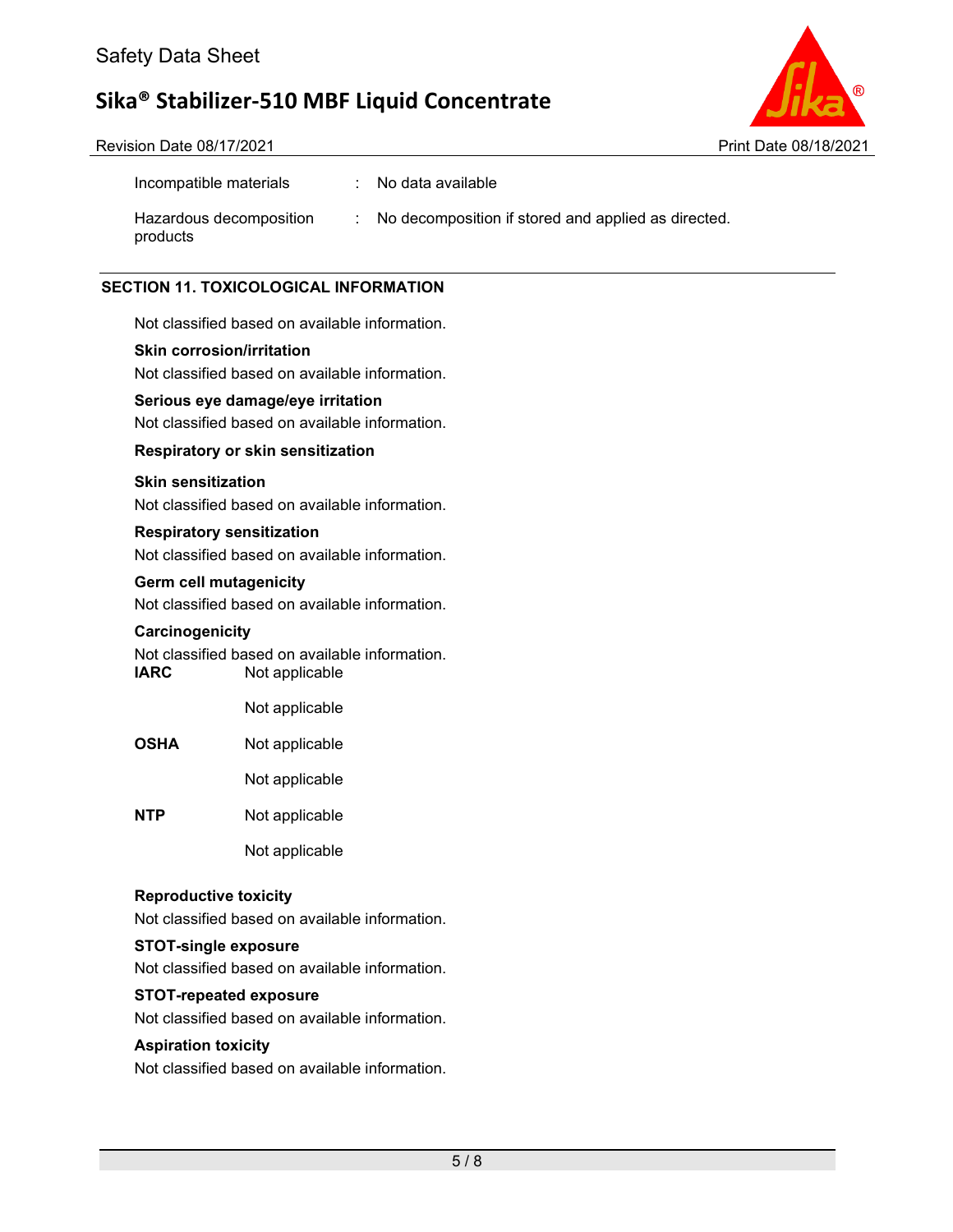Revision Date 08/17/2021 2008 2009 2009 2009 2009 2010 2021 2021



### **SECTION 12. ECOLOGICAL INFORMATION**

| <b>Ecotoxicity</b><br>No data available                         |                                                                                                                                                                                                    |
|-----------------------------------------------------------------|----------------------------------------------------------------------------------------------------------------------------------------------------------------------------------------------------|
| Persistence and degradability<br>No data available              |                                                                                                                                                                                                    |
| <b>Bioaccumulative potential</b><br>No data available           |                                                                                                                                                                                                    |
| <b>Mobility in soil</b><br>No data available                    |                                                                                                                                                                                                    |
| Other adverse effects                                           |                                                                                                                                                                                                    |
| <b>Product:</b><br>Additional ecological infor-<br>÷.<br>mation | Do not empty into drains; dispose of this material and its con-<br>tainer in a safe way.<br>Avoid dispersal of spilled material and runoff and contact with<br>soil, waterways, drains and sewers. |

# **SECTION 13. DISPOSAL CONSIDERATIONS**

| <b>Disposal methods</b> |                                                                                                                                                                                                                             |
|-------------------------|-----------------------------------------------------------------------------------------------------------------------------------------------------------------------------------------------------------------------------|
| Waste from residues     | Disposal of this product, solutions and any by-products should<br>at all times comply with the requirements of environmental<br>protection and waste disposal legislation and any regional<br>local authority requirements. |
| Contaminated packaging  | Empty containers should be taken to an approved waste han-<br>dling site for recycling or disposal.                                                                                                                         |

# **SECTION 14. TRANSPORT INFORMATION**

### **International Regulations**

**IATA-DGR** Not regulated as a dangerous good

**IMDG-Code** Not regulated as a dangerous good

**Transport in bulk according to Annex II of MARPOL 73/78 and the IBC Code**

Not applicable for product as supplied.

# **Domestic regulation**

**TDG** Not regulated as a dangerous good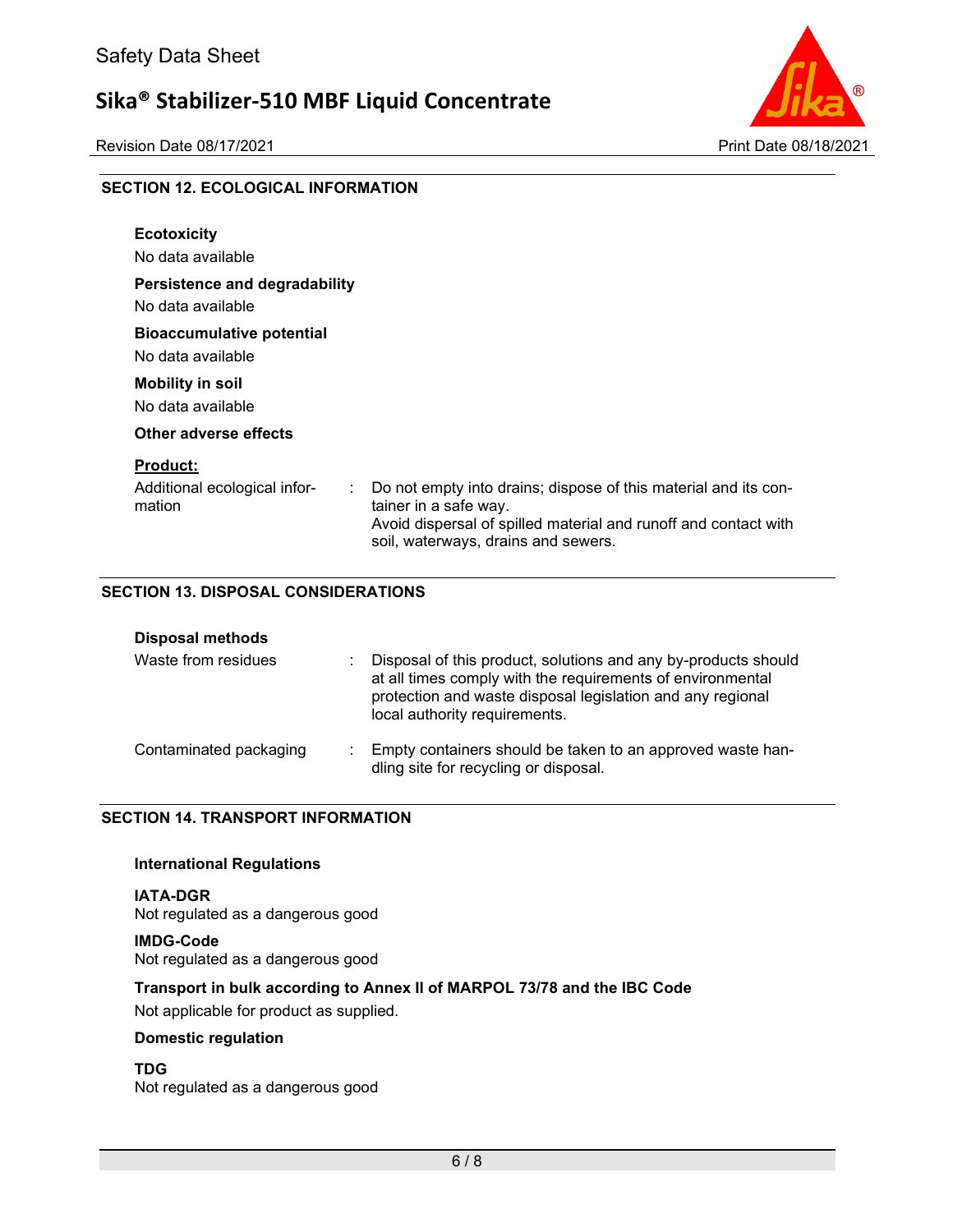Revision Date 08/17/2021 Print Date 08/18/2021



# **SECTION 15. REGULATORY INFORMATION**

#### **Canadian lists**

No substances are subject to a Significant New Activity Notification.

### **SECTION 16. OTHER INFORMATION**

### **Full text of other abbreviations**

| <b>ADR</b>    | Accord européen relatif au transport international des<br>marchandises Dangereuses par Route                                 |
|---------------|------------------------------------------------------------------------------------------------------------------------------|
| <b>CAS</b>    | <b>Chemical Abstracts Service</b>                                                                                            |
| <b>DNEL</b>   | Derived no-effect level                                                                                                      |
| <b>EC50</b>   | Half maximal effective concentration                                                                                         |
| <b>GHS</b>    | <b>Globally Harmonized System</b>                                                                                            |
| <b>IATA</b>   | International Air Transport Association                                                                                      |
| <b>IMDG</b>   | International Maritime Code for Dangerous Goods                                                                              |
| LD50          | Median lethal dosis (the amount of a material, given all at                                                                  |
|               | once, which causes the death of 50% (one half) of a group of<br>test animals)                                                |
| <b>LC50</b>   | Median lethal concentration (concentrations of the chemical in                                                               |
|               | air that kills 50% of the test animals during the observation<br>period)                                                     |
| <b>MARPOL</b> | International Convention for the Prevention of Pollution from                                                                |
|               | Ships, 1973 as modified by the Protocol of 1978                                                                              |
| <b>OEL</b>    | Occupational Exposure Limit                                                                                                  |
| <b>PBT</b>    | Persistent, bioaccumulative and toxic                                                                                        |
| <b>PNEC</b>   | Predicted no effect concentration                                                                                            |
| <b>REACH</b>  | Regulation (EC) No 1907/2006 of the European Parliament                                                                      |
|               | and of the Council of 18 December 2006 concerning the Reg-<br>istration, Evaluation, Authorisation and Restriction of Chemi- |
|               | cals (REACH), establishing a European Chemicals Agency                                                                       |
| <b>SVHC</b>   | Substances of Very High Concern                                                                                              |
| vPvB          | Very persistent and very bioaccumulative                                                                                     |

#### Notice to Reader:

The information contained in this Material Safety Data Sheet applies only to the actual Sika Canada product identified and described herein. This information is not intended to address, nor does it address the use or application of the identified Sika product in combination with any other material, product or process. All of the information set forth herein is based on technical data regarding the identified product that Sika believes to be reliable as of the date hereof. Prior to each use of any Sika product, the user must always read and follow the warnings and instructions on the product's current Product Data Sheet, product label and Material Safety Data Sheet for each Sika product, which are available at web site and/or telephone number listed.